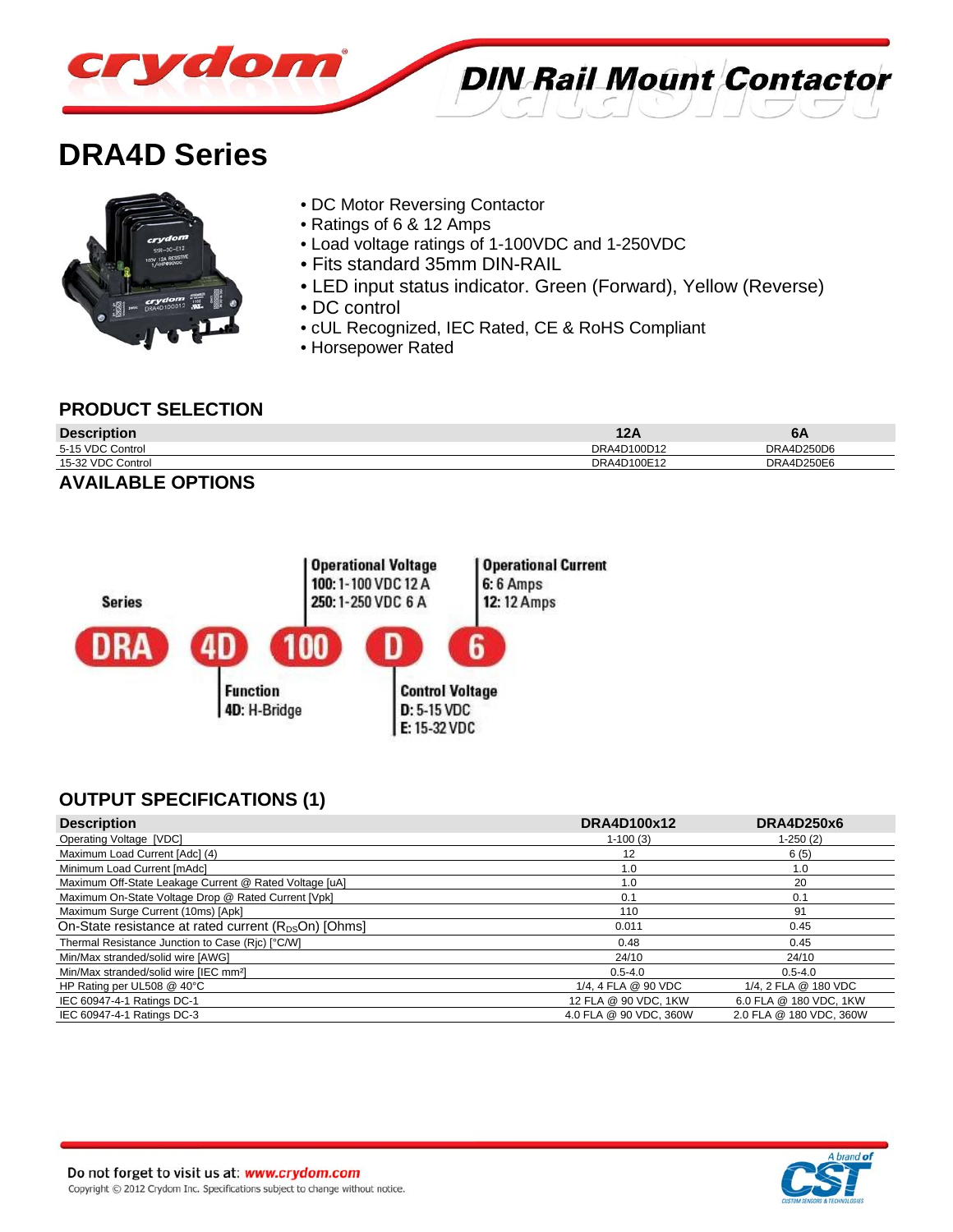# crydom **DIN Rail Mount Contactor**

# **INPUT SPECIFICATIONS (1)**

| <b>Description</b>                                 | DRA4DxxxD   | DRA4DxxxE   |
|----------------------------------------------------|-------------|-------------|
| Control Voltage Range                              | 5.0-15 VDC  | 15-32 VDC   |
| Minimum Turn-On Voltage                            | 5.0 VDC     | 15 VDC      |
| Minimum Turn-Off Voltage                           | 2.5 VDC     | 2.9 VDC     |
| Minimum Input Current [mA]                         | 16          | 20.5        |
| Maximum Input Current [mA]                         | 24.5        | 22          |
| Nominal Input Impedance                            | See Note 6  | See Note 6  |
| Maximum Turn-On Time [msec]                        | 22          | 22          |
| Maximum Turn-Off Time [msec]                       | 0.264       | 0.33        |
| Min/Max stranded/solid wire                        | 24/12       | 24/12       |
| Min/Max stranded/solid wire [IEC mm <sup>2</sup> ] | $0.5 - 2.5$ | $0.5 - 2.5$ |
|                                                    |             |             |

### **GENERAL SPECIFICATIONS**

| <b>Description</b>                               | <b>Parameters</b>                  |  |
|--------------------------------------------------|------------------------------------|--|
| Dielectric Strength, Input/Output/Base (50/60Hz) | 2500Vrms                           |  |
| Minimum Insulation Resistance (@ 500 V DC)       | $10^9$ Ohms                        |  |
| Maximum Capacitance, Input/Output                | 35 pF @ 1KHz                       |  |
| Ambient Operating Temperature Range              | $-30^{\circ}$ C to 60 $^{\circ}$ C |  |
| Ambient Storage Temperature Range                | $-30^{\circ}$ C to 85 $^{\circ}$ C |  |
| Recommended Terminal Screw Torque:               | 4.0 in lb (0.45 Nm)                |  |
| ------- <i>-----</i>                             |                                    |  |

#### **GENERAL NOTES**

1) All parameters at 25°C unless otherwise specified.

- 2) UL maximum rated voltage is 180VDC
- 3) UL maximum rated voltage is 90VDC.

4) At 40°C and mounted in vertical position

5) At 40°C single unit, multiple units need spacing of 45mm.

 No spacing maximum current is 5.5A 6) Input circuitry incorporates active current limiter.

# **MECHANICAL SPECIFICATIONS**



Tolerances: ± 0.02 in / 0.5 mm - All dimensions are in: inches [millimeters]



 $[54.1]$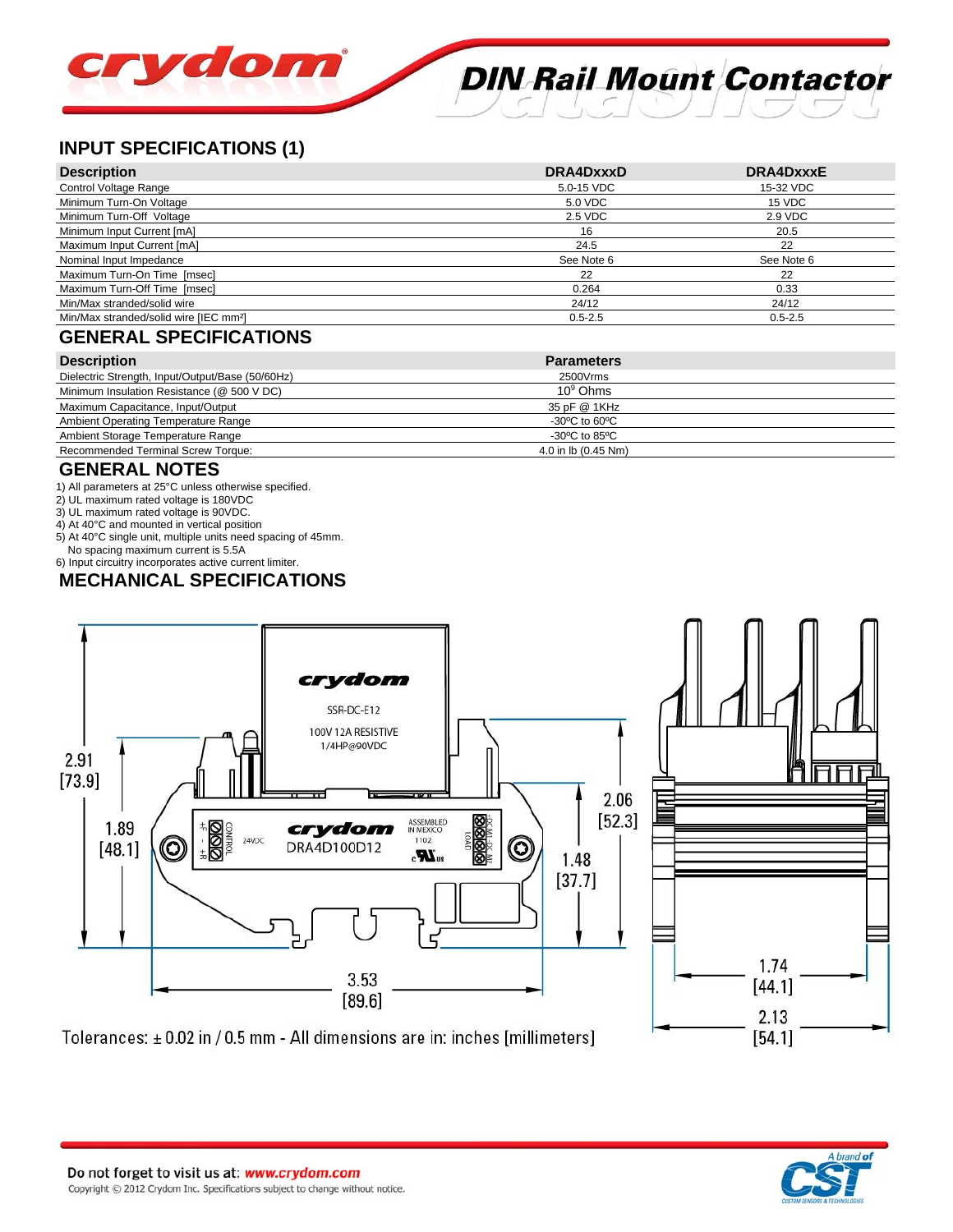

**DIN Rail Mount Contactor** 

#### **WIRING DIAGRAM**



#### **THERMAL DERATE INFORMATION**





Rating based on single or multiple relays and no space between units.

**AGENCY APPROVALS**

Designed in accordance with the requirements of IEC 62314 IEC 61000-4-2 : Electrostatic Discharge – Level 3 IEC 61000-4-4 : Electrically Fast Transients – Level 2 (Criteria A) IEC 61000-4-5 : Electrical Surges - Level 2 (Criteria A)



DRA4D250D6



Rating based on single relay or multiple relays with 45mm gap between units. For no spacing between relays, maximum current @ 40°C is 5.5A

Rev 111011

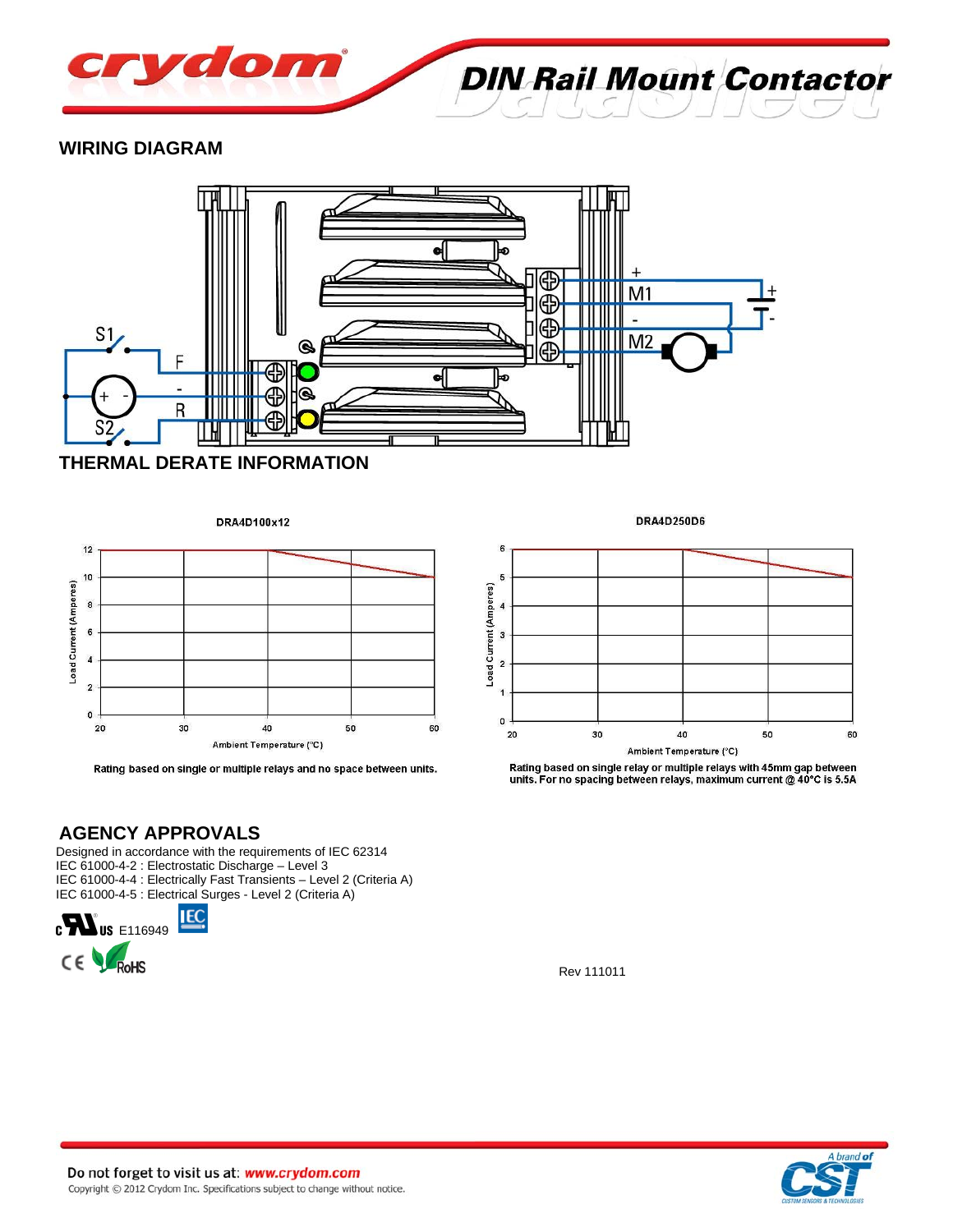|                                                                                                                                                                                                                                                                                                                                                                                                                                                                                                                                                                                                                                                                                                                                                                                                       |                                                                                                                                                                                                                                                                                                                                                                                                                                 |                                                                                                                                                                                                                                                                                                                                                                                                                                                                | DANGER / PELIGRO / DANGER /GEFAHR / PERICOLO / PERIGO                                                                                                                                                                                                                                                                                                                                                                                                                 |                                                                                                                                                                                                                                                                                                                                                                                                         |
|-------------------------------------------------------------------------------------------------------------------------------------------------------------------------------------------------------------------------------------------------------------------------------------------------------------------------------------------------------------------------------------------------------------------------------------------------------------------------------------------------------------------------------------------------------------------------------------------------------------------------------------------------------------------------------------------------------------------------------------------------------------------------------------------------------|---------------------------------------------------------------------------------------------------------------------------------------------------------------------------------------------------------------------------------------------------------------------------------------------------------------------------------------------------------------------------------------------------------------------------------|----------------------------------------------------------------------------------------------------------------------------------------------------------------------------------------------------------------------------------------------------------------------------------------------------------------------------------------------------------------------------------------------------------------------------------------------------------------|-----------------------------------------------------------------------------------------------------------------------------------------------------------------------------------------------------------------------------------------------------------------------------------------------------------------------------------------------------------------------------------------------------------------------------------------------------------------------|---------------------------------------------------------------------------------------------------------------------------------------------------------------------------------------------------------------------------------------------------------------------------------------------------------------------------------------------------------------------------------------------------------|
| <b>HAZARD OF</b><br><b>RIESGO DE</b><br><b>ELECTRIC</b><br><b>DESCARGA</b><br>SHOCK.<br><b>ELECTRICA O</b><br><b>EXPLOSION.</b><br><b>EXPLOSION.</b><br>OR ARC FLASH.<br>• Desconectar<br>• Disconnect all<br>todos los<br>power before<br>suministros de<br>installing or<br>energia a este<br>working with<br>equipo antes<br>this equipment.<br>de trabajar<br>con este equipo.<br>• Verify all<br>connections<br>• Verificar todas<br>and replace all<br>las conexiones<br>covers before<br>y colocar todas<br>turning on<br>las tapas antes<br>power.<br>de energizer<br>el equipo.<br><b>Failure to follow</b><br>these<br>EI<br>instructions will<br>incumplimiento<br>result in death<br>de estas<br>or serious injury.<br>instrucciones<br>puede provocar<br>la muerte o<br>lesiones serias. | <b>RISQUE DE</b><br><b>DESCHARGE</b><br><b>ELECTRIQUE</b><br><b>OU EXPLOSION</b><br>· Fteindre<br>toutes les<br>sources<br>d'énergie de<br>cet appareil<br>avant de<br>travailler<br>dessus de cet<br>appareil<br>• Vérifier tous<br>connections, et<br>remettre tous<br>couverts en<br>olace avant de<br>mettre sous<br>De non-suivi de<br>ces instructions<br>provoquera la<br>mort ou des<br>lésions sérieuses<br>sérieuses. | <b>GEFAHR EINES</b><br><b>ELEKTRISCHE</b><br><b>N SCHLAGES</b><br><b>ODER EINER</b><br><b>EXPLOSION.</b><br>• Stellen Sie<br>jeglichen<br>Strom ab. der<br>dieses Gerät<br>versorgt, bevor<br>Sie an dem<br>Gerät Arbeiten<br>durchführen<br>• Vor der<br>Inbetriebnahme<br>alle Anschlüsse<br>überprüfen und<br>alle Gehäuseteile<br>montieren.<br>Unterlassung<br>dieser<br>Anweisungen<br>können zum<br>Tode oder zu<br>schweren<br>Verletzungen<br>führen. | <b>RISCHIO DI</b><br><b>SCOSSA</b><br><b>ELETTRICA O</b><br><b>DELL'ESPLOSI</b><br>ONE.<br>• Spenga tutta<br>l'alimentazion<br>e che fornisce<br>questa<br>apparecchiatu<br>ra prima del<br>lavorare a questa<br>apparecchiatu ra<br>• Verificare tutti<br>i collegamenti<br>e sostituire<br>tutte le coperture<br>prima della<br>rotazione<br>sull'alimentazi one<br>L'omissione di<br>seguire queste<br>istruz ioni<br>provocherà la<br>morte o di<br>lesioni serie | <b>RISCO DE</b><br><b>DESCARGA</b><br><b>ELÉTTRICA OU</b><br><b>EXPLOSÃO</b><br>• Desconectar<br>o equipamento<br>de toda á<br>energia antes<br>de instalar ou<br>trabalhar com<br>este equipamen<br>to<br>• Verificar todas<br>as conexões e<br>recolocar todas<br>as tampas<br>antes de religar<br>o equipamento<br>O não cumprimento<br>destas instruções<br>pode levar á morte<br>ou lesões sérias. |

**DIN Rail Mount Contactor** 

| WARNING / AVERTISSEMENT / WARNUNG /ADVERTENCIA / AVVERTENZA / AVISO                                                                                                                                                                                                                    |                                                                                                                                                                                                                                                                                             |                                                                                                                                                                                                                                                   |  |  |  |  |
|----------------------------------------------------------------------------------------------------------------------------------------------------------------------------------------------------------------------------------------------------------------------------------------|---------------------------------------------------------------------------------------------------------------------------------------------------------------------------------------------------------------------------------------------------------------------------------------------|---------------------------------------------------------------------------------------------------------------------------------------------------------------------------------------------------------------------------------------------------|--|--|--|--|
| <b>RISK OF MATERIAL DAMAGE AND HOT</b><br><b>ENCLOSURE</b>                                                                                                                                                                                                                             | <b>RISQUE DE DOMMAGE MATERIEL ET DE</b><br><b>SURCHAUFFE DU BOITIER</b>                                                                                                                                                                                                                     | <b>GEFAHR VON MATERIALSCHÄDEN UND</b><br><b>GEHÄUSEERHITZUNG</b>                                                                                                                                                                                  |  |  |  |  |
| • The product's side panels may be hot, allow<br>the product to cool before touching.<br>• Follow proper mounting instructions including<br>torque values.<br>. Do not allow liquids or foreign objects to enter<br>this product.                                                      | • Les panneaux latéraux du produit peuvent être<br>chauds. Laisser le produit refroidir avant de le<br>toucher.<br>• Respecter les consignes de montage, et<br>notamment les couples de serrage.<br>• Ne pas laisser pénétrer de liquide ni de corps<br>étrangers à l'intérieur du produit. | · Die Seitenwände können heiß sein. Lassen Sie<br>das Produkt abkühlen, bevor Sie es berühren.<br>· Beachten Sie die Montageanweisungen,<br>• Führen Sie keine Flüssigkeiten oder<br>Fremdkörper in das Produkt ein.                              |  |  |  |  |
| Failure to follow these instructions can result in<br>serious injury, or equipment damage.                                                                                                                                                                                             | Le non-respect de cette directive peut entraîner,<br>des lésions corporelles graves ou des<br>dommages matériels.                                                                                                                                                                           | Die Nichtbeachtung dieser Anweisung kann<br>Körperverletzung oder Materialschäden<br>zur Folge haben.                                                                                                                                             |  |  |  |  |
| RIESGO DE DAÑOS MATERIALES Y DE<br>SOBRECALENTAMIENTO DE LA UNIDAD                                                                                                                                                                                                                     | RISCHIO DI DANNI MATERIALI E D'INVOLUCRO<br>CALDO                                                                                                                                                                                                                                           | RISCO DE DANO MATERIAL E DE AQUECIMENTO                                                                                                                                                                                                           |  |  |  |  |
| • Los paneles laterales del producto pueden<br>estar calientes. Esperar que el producto se<br>enfríe antes de tocarlo.<br>• Respetar las instrucciones de montaje, y en<br>particular los pares de apretado.<br>• No dejar que penetren líquidos o cuerpos<br>extraños en el producto. | · I pannelli laterali dell'apparecchio possono<br>scottare; lasciar quindi raffreddare il prodotto<br>prima di toccarlo.<br>· Seguire le istruzioni di montaggio corrette.<br>• Non far entrare liquidi o oggetti estranei in questo<br>apparecchio.                                        | · Os painéis laterais do produto podem estar<br>quentes; dê tempo ao produto para arrefecer<br>antes de lhe tocar.<br>· Siga devidamente as instruções de montagem.<br>· Não permita a entrada de líquidos e de objectos<br>estranhos no produto. |  |  |  |  |
| Si no se respetan estas precauciones pueden<br>producirse graves lesiones, daños materiales.                                                                                                                                                                                           | La mancata osservanza di questa precauzione può<br>causare gravi rischi per l'incolumità personale o<br>danni alle apparecchiature.                                                                                                                                                         | A não observância destas precauções pode<br>provocar a morte, ferimentos graves ou<br>danos materiais.                                                                                                                                            |  |  |  |  |



crydom